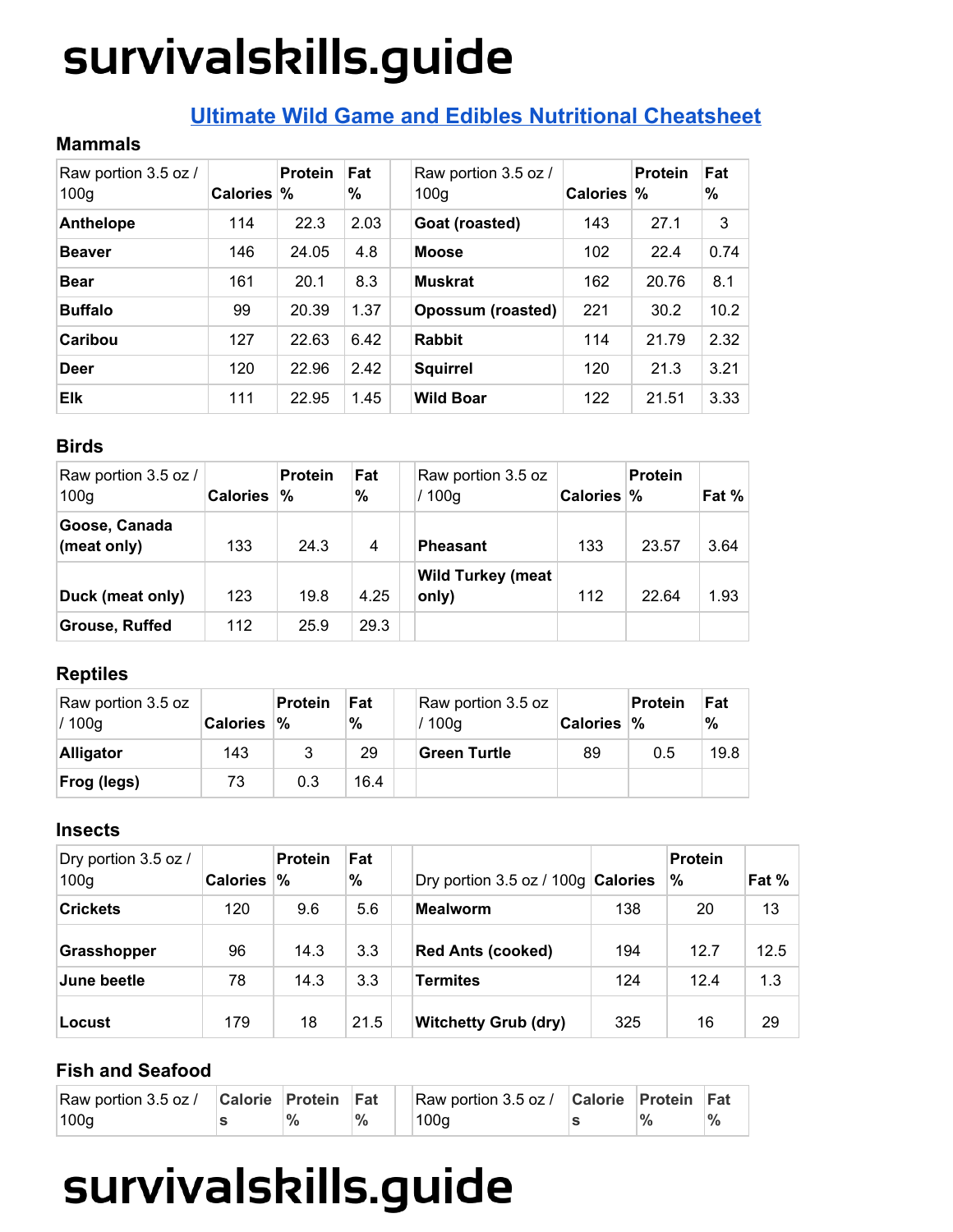| <b>Bass (Small &amp;</b>          |     |      |      |                                                      |     |      |      |
|-----------------------------------|-----|------|------|------------------------------------------------------|-----|------|------|
| Largemouth)                       | 104 | 18.8 | 2.6  | Pompano                                              | 166 | 18.8 | 9.5  |
| <b>Bluefish</b>                   | 117 | 20.5 | 3.3  | <b>Porgy and Scup</b>                                | 112 | 19   | 3.4  |
| <b>Buffalo fish</b>               | 113 | 17.5 | 4.2  | <b>Red, Gray Snappers</b>                            | 93  | 19.8 | 0.9  |
| <b>Bullhead</b>                   | 84  | 16.3 | 1.6  | Redhorse, Silver                                     | 98  | 18   | 2.3  |
| <b>Burbot (Lawyer)</b>            | 82  | 17.4 | 0.9  | <b>Rockfish</b>                                      | 97  | 18.9 | 1.8  |
| <b>Butterfish</b>                 | 169 | 18.1 | 10.2 | Roe (Carp, Cod,<br>Haddock, Herring,<br>Pike & Shad) | 130 | 24.4 | 2.3  |
| Carp                              | 115 | 18   | 4.2  | Roe (Salmon,<br><b>Sturgeon &amp; Turbot)</b>        | 207 | 25.2 | 10.4 |
| <b>Catfish (freshwater)</b>       | 103 | 17.6 | 3.1  | <b>Sablefish</b>                                     | 190 | 13   | 14.9 |
| <b>Caviar (Sturgeon)</b>          | 262 | 15   | 26.9 | Salmon, Atlantic                                     | 217 | 22.5 | 13.4 |
| <b>Chiton, Gumboot</b>            | 83  | 17.1 | 1.6  | Salmon, Chinook<br>(King)                            | 222 | 19.1 | 15.6 |
| Chub                              | 145 | 15.3 | 8.8  | Salmon, Chum                                         | 120 | 20.1 | 3.7  |
| Clam (meat only)                  | 82  | 14   | 1.9  | Salmon, Coho<br>(Silver)                             | 136 | 21.5 | 5.7  |
| Cod                               | 78  | 17.6 | 0.3  | Salmon, Pink                                         | 119 | 20   | 3.7  |
| Crab (cooked,<br>steamed)         | 93  | 17.3 | 1.9  | Salmon, Sockeye<br>(Red)                             | 143 | 20.3 | 6.9  |
| Crappie                           | 79  | 16.8 | 0.8  | <b>Sauger</b>                                        | 84  | 17.9 | 0.8  |
| <b>Crayfish</b><br>(freshwater)   | 72  | 14.6 | 0.5  | <b>Scallop (Bay and</b><br>Sea)                      | 81  | 15.3 | 0.2  |
| <b>Croaker</b>                    | 96  | 17.8 | 2.2  | <b>Sea Cucumber</b>                                  | 56  | 13   | 0.4  |
| <b>Cusk</b>                       | 75  | 17.2 | 0.2  | <b>Sea Urchin</b>                                    | 172 | 13.2 | 2.82 |
| Dogfish, spiny<br>(Grayfish)      | 156 | 17.6 | 9    | <b>Seabass (White)</b>                               | 96  | 21.4 | 0.5  |
| Drum, Freshwater<br>(Sheeps head) | 121 | 17.3 | 5.2  | <b>Shrimp</b>                                        | 91  | 18.1 | 0.8  |
| Eel, American                     | 233 | 15.9 | 18.3 | <b>Skate</b>                                         | 98  | 21.5 | 0.7  |
| <b>Flounder</b>                   | 79  | 16.7 | 0.8  | <b>Slipper Shell</b>                                 | 61  | 8.4  | 1.8  |
| <b>Grouper</b>                    | 87  | 19.3 | 0.5  | <b>Smelt (Eulachon)</b>                              | 98  | 18.6 | 2.1  |
| <b>Haddock</b>                    | 79  | 18.3 | 0.1  | <b>Snail</b>                                         | 90  | 16.1 | 1.4  |
| <b>Hake</b>                       | 74  | 16.5 | 0.4  | <b>Sole</b>                                          | 79  | 16.7 | 0.8  |
| <b>Halibut</b>                    | 100 | 20.9 | 1.2  | <b>Spanish Mackerel</b>                              | 177 | 19.5 | 10.4 |
|                                   |     |      |      | <b>Spiny Dogfish</b>                                 | 130 | 20.9 | 4.5  |
| <b>Lake Herring (Cisco)</b>       | 96  | 17.7 | 2.3  | <b>Squid</b>                                         | 84  | 16.4 | 0.9  |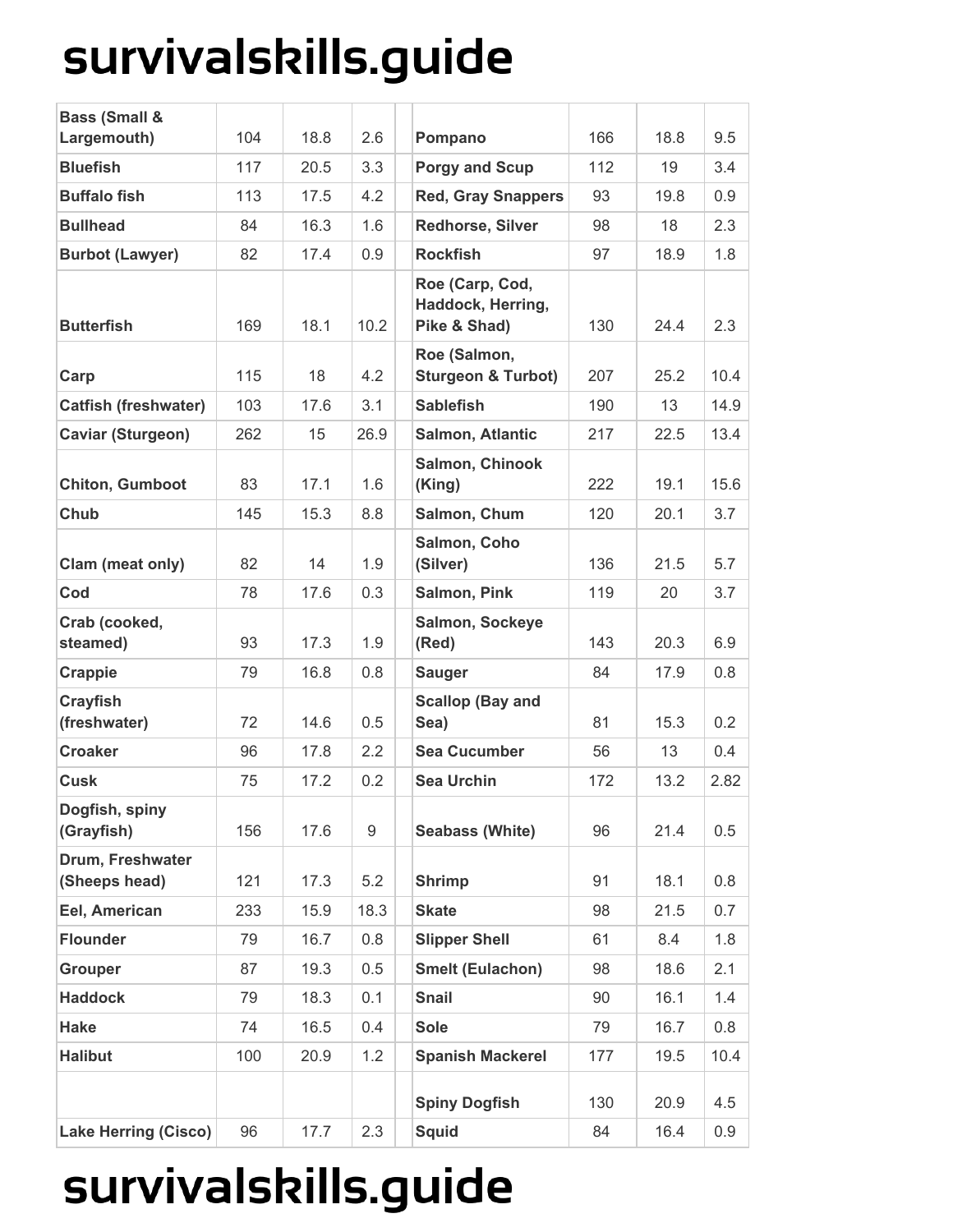| <b>Lake Trout</b>                                    | 168 | 18.3 | 10   | <b>Sturgeon (see also</b><br>Caviar)   | 94  | 18.1 | 1.9  |
|------------------------------------------------------|-----|------|------|----------------------------------------|-----|------|------|
| <b>Lake Trout</b><br>(Siscoette, Over 6.5<br>lbs)    | 524 | 7.9  | 54.4 | <b>Sucker</b>                          | 104 | 20.6 | 1.8  |
| <b>Lake Trout</b><br>(Siscoette, Under<br>$6.5$ lbs) | 241 | 14.3 | 19.9 | <b>Swordfish</b>                       | 174 | 28   | 6    |
| Lingcod                                              | 84  | 17.9 | 0.8  | <b>Tautog (Blackfish)</b>              | 89  | 18.6 | 1.1  |
| Lobster (whole)                                      | 91  | 16.9 | 1.9  | <b>Tilapia</b>                         | 88  | 22   | 4.4  |
| <b>Mullet, Striped</b>                               | 146 | 19.6 | 6.9  | <b>Tilefish</b>                        | 79  | 17.5 | 0.5  |
| <b>Muskellunge</b><br>(Musky)                        | 109 | 20.2 | 2.5  | <b>Trout, Brook</b>                    | 101 | 19.2 | 2.1  |
| <b>Mussels (meat only)</b>                           | 95  | 14.4 | 2.2  | <b>Trout, Rainbow</b><br>(Steelhead)   | 195 | 21.5 | 11.4 |
| <b>Octopus</b>                                       | 73  | 15.3 | 0.8  | Tuna (raw)                             | 145 | 25.2 | 4.1  |
| <b>Oyster (meat only)</b>                            | 66  | 8.4  | 1.8  | <b>Turtle</b>                          | 89  | 19.8 | 0.5  |
| Perch, Ocean<br>(Redfish)                            | 88  | 18   | 1.2  | <b>Walleye</b>                         | 93  | 19.3 | 1.2  |
| Perch, Yellow (Lake<br>Perch)                        | 91  | 19.5 | 0.9  | <b>Weakfish</b>                        | 121 | 16.5 | 5.6  |
| Pike, Northern                                       | 88  | 18.3 | 1.1  | <b>Whitefish, Lake</b><br>(freshwater) | 155 | 18.9 | 8.2  |
| <b>Pollack</b>                                       | 95  | 20.4 | 0.9  | <b>Whiting</b>                         | 105 | 18.3 | 3    |

#### Plants

| Raw portion 3.5 oz /<br>100 <sub>g</sub> | <b>Calories</b> | %<br><b>Protein</b> | $%$ Fat                  | Raw portion 3.5 oz<br>/100q          | Calories | %<br><b>Protein</b> | %<br>Fat |
|------------------------------------------|-----------------|---------------------|--------------------------|--------------------------------------|----------|---------------------|----------|
| Acorn (raw)                              | 387             | 6.15                | 23.86                    | <b>Perennial lily root</b>           | 95.4     | 1.4                 | 0.2      |
| <b>Arrowroot</b>                         | 65              | 4.24                | 0.2                      | <b>Persimmon</b>                     | 127      | 0.8                 | 0.4      |
| <b>Balsam Poplar</b><br>(bark)           | 230             | 1.9                 | $\overline{\phantom{a}}$ | <b>Pigweed</b>                       | 56       | 6                   | 0.9      |
| Bitterroot (dry)                         | 343             | 4                   | 0.6                      | <b>Plantain, Greater</b><br>(leaves) | 61       | 2.5                 | 0.3      |
| <b>Black cottonwood</b>                  | 31              | 0.2                 | 0.5                      | <b>Prickly Pears</b>                 | 42       | 0.12                | 0.11     |
| <b>Black hawthorn</b>                    | 73              | 0.3                 | 1.4                      | <b>Purslane</b>                      | 20       | 2.3                 | 0.36     |
| <b>Black Walnuts</b>                     | 607             | 25.4                | 58.9                     | Red elderberry                       | 110      | 2.9                 | 4.8      |
| <b>Blackcap raspberry</b>                | 87              | 1.2                 | 1.4                      | <b>Red huckleberry</b>               | 56       | 0.8                 | 0.5      |
| <b>Bog blueberry</b>                     | 51              | 0.7                 | 0.6                      | <b>Rice roots</b>                    | 102      | 2.9                 | 0.3      |
| <b>Bunchberry</b>                        | 76              | 0.6                 | 0.8                      | Rosehip                              | 82       | 1.6                 | 0.6      |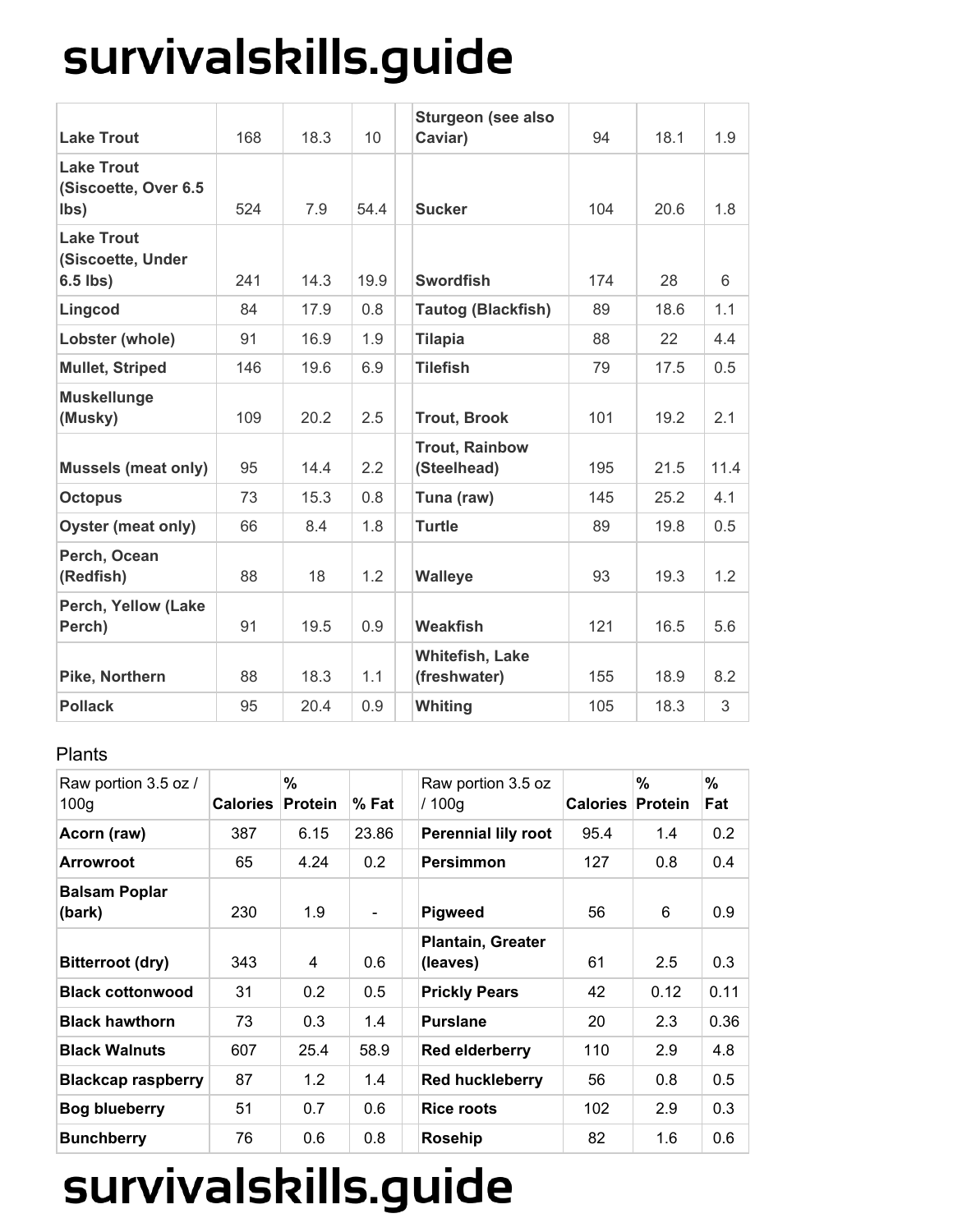| <b>Burdock root</b>                  | 72                       | 1.53  | 0.15           | <b>Salal berries</b>                 | 63            | 2.1  | 0.7            |
|--------------------------------------|--------------------------|-------|----------------|--------------------------------------|---------------|------|----------------|
| <b>Butternut</b>                     | 629                      | 23.7  | 61.2           | <b>Salmonberry</b>                   | 52            | 1.4  | 0.8            |
| <b>Cattail rhizome</b><br>(dry)      | $\overline{\phantom{a}}$ | 7.7   | 4.9            | <b>Salmonberry</b><br>shoots         | 31            | 0.5  | 0.6            |
| <b>Cattail shoots</b>                | 25                       | 1.18  | 0              | <b>Saskatoon berry</b>               | 99            | 0.7  | 1.2            |
| <b>Chokecherry</b><br>(pitted)       | 162                      | 3.04  | 1.69           | Seaweed, Kelp                        | 43            | 1.68 | 0.56           |
| <b>Cottonwood (inner</b><br>bark)    | 27                       | 0.2   | 0.5            | Seaweed, laver                       | 303           | 24.4 | 1.4            |
| Cow parsnip stems                    | 20                       | 0.2   | 0.3            | <b>Sheep sorrel</b>                  | 48            | 1.1  | 0.6            |
| <b>Crowberry</b>                     | 45                       | 0.2   | 0.7            | <b>Shepherd's Purse</b>              | 33            | 3    | 0.5            |
| <b>Curly Dock</b>                    | 24                       | 2.6   | 0.3            | <b>Silverweed roots</b><br>(steamed) | 136           | 3.1  | 0.6            |
| <b>Dandelion Greens</b>              | 45                       | 2.7   | 0.7            | Soapberry                            | 80            | 1.8  | 0.7            |
| <b>Desert parsley</b><br>roots       | 190                      | 2.2   | $\mathbf{1}$   | <b>Sow Thistle</b>                   | 20            | 1.9  | 0.3            |
| Dulse (red algae)<br>dry fronds      | 323                      | 19.9  | 0.6            | Spiny wood fern                      | 128           | 2.5  | $\mathbf{1}$   |
| <b>Fireweed shoots</b>               | 30                       | 0.3   | 0.4            | <b>Springbank clover</b><br>rhizomes | 73            | 0.7  | 0.5            |
| Goosefoot, Lamb's<br><b>Quarters</b> | 43                       | 4.2   | 0.8            | <b>Stinging Nettle</b>               | 44            | 1.8  | 0.6            |
| <b>Grey blueberry</b>                | 54                       | 1.1   | 0.5            | <b>Stink currant</b>                 | 70            | 0.8  | 1.2            |
| Hazelnut, Beaked                     | 628                      | 14.89 | 52.99          | <b>Sugar Maple</b><br>syrup          | 348           | 0.1  | $\blacksquare$ |
| <b>Hickory nuts</b><br>(dried)       | 657                      | 12.7  | 64.37          | Swamp<br>gooseberry                  | 66            | 1.5  | 2.3            |
| <b>Highbush</b><br>cranberry         | 42                       | 0.1   | 0.4            | <b>Thimbleberry</b>                  | 110           | 1.7  | 1.2            |
| <b>Horsetails</b>                    | 20                       | 2.1   | $\blacksquare$ | <b>Thimbleberry</b><br>shoots        | 28            | 0.6  | 0.4            |
| Jerusalem<br>artichoke               | 77                       | 2.6   | 0.5            | <b>Trembling Aspen</b>               | $\frac{1}{2}$ | 1.3  |                |
| Kelp, Laminaria                      | 43                       | 1.7   | 0.6            | Wapato<br>(Arrowhead)                | 99            | 5.33 | 0.29           |
| <b>Kinnikinnick berry</b>            | 102                      | 0.7   | 1.1            | <b>Watery Blueberry</b>              | 74            | 0.9  | 0.6            |
| Lambsquarters                        | 41                       | 3.3   | 0.6            | <b>Western Hemlock</b><br>(cambium)  | 103           | 2.3  | 0.6            |
| Licorice fern root                   | 141                      | 0.9   | 4.6            | <b>Wild black</b><br>gooseberry      | 77            | 1.1  | 1.5            |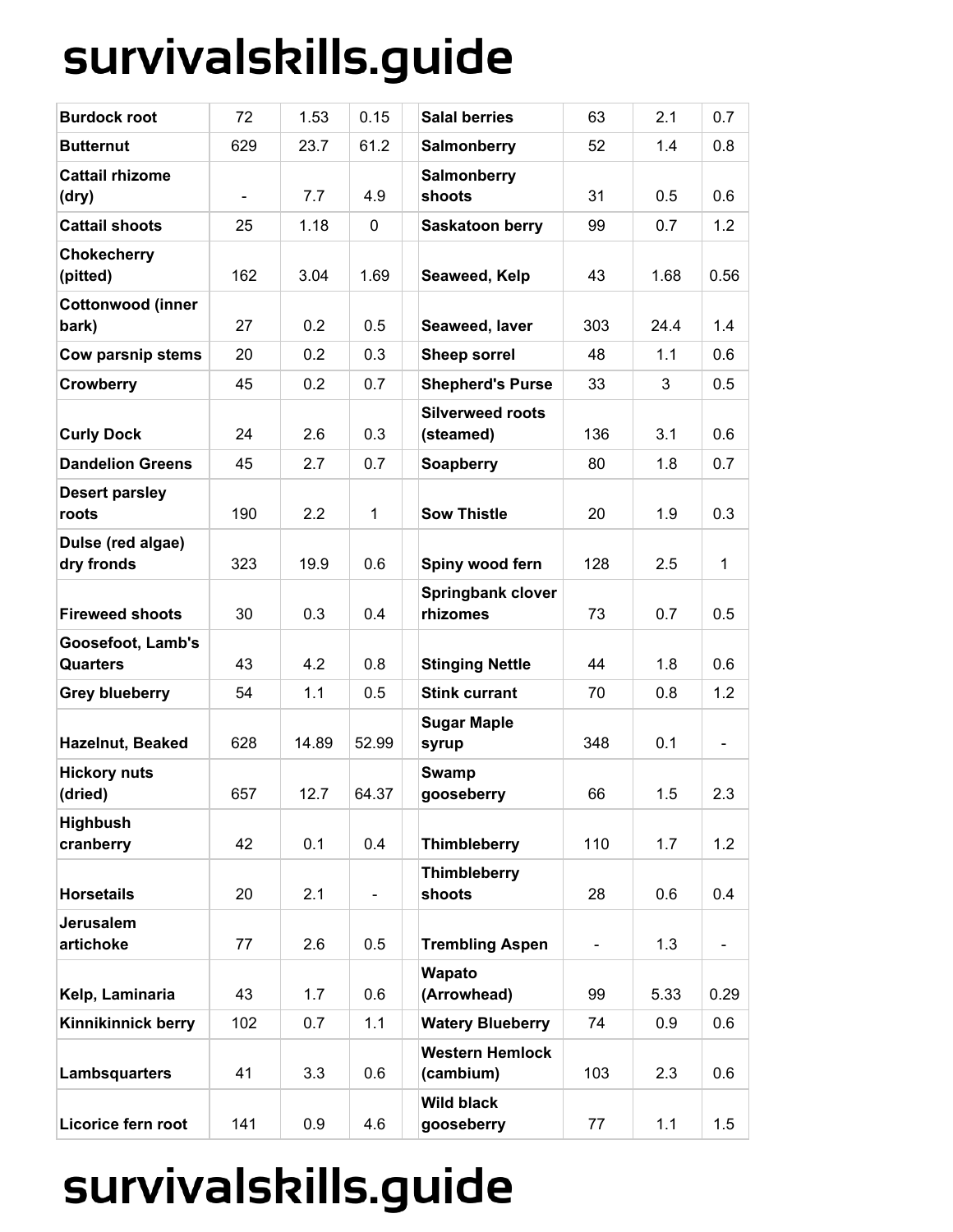| <b>Lupine root</b>            | 73  | $\overline{2}$ | 0.4                      | <b>Wild blue currant</b> | 65   | 0.7   | 0.6  |
|-------------------------------|-----|----------------|--------------------------|--------------------------|------|-------|------|
| <b>Mountain Alder</b><br>bark | 270 | 4.3            | $\overline{\phantom{a}}$ | <b>Wild Leek, Ramp</b>   | 61   | 1.5   | 0.3  |
| <b>Mountain bilberry</b>      | 59  | 0.6            | 0.5                      | <b>Wild Onion</b>        | 42.2 | 3.5   | 0.2  |
| <b>Mulberries</b>             | 43  | 1.44           | 0.39                     | Wild raspberry           | 73   | 0.6   | 0.8  |
| Ostrich fern (dried)          | 376 | 36             | 4                        | <b>Wild Rice</b>         | 357  | 14.73 | 1.08 |
| Pacific crabapple             | 79  | 1.2            | 1.6                      | <b>Wild Strawberry</b>   | 61   | 0.6   | 0.9  |
| <b>Parsnip</b>                | 75  | 1.2            | 0.3                      | <b>Wood Sorrel</b>       | 49   | 2.3   | 0.8  |
| Pawpaw                        | 85  | 5.2            | 0.9                      |                          |      |       |      |

### **Mushrooms and Fungi**

| Dry portion $3.5$ oz / 100g                       | <b>Calories</b> | <b>Protein % Fat %</b> |      |
|---------------------------------------------------|-----------------|------------------------|------|
| <b>Black trumpets, Craterellus cornucopioides</b> | 378             | 69.45                  | 4.88 |
| <b>Cauliflower Mushroom, Sparassis Crispa</b>     | 283             | 32.6                   | 5.2  |
| <b>Chanterel. Cantharellus cibarius</b>           | 381             | 35.7                   | 1.4  |
| Chicken of the woods, Laetiporus sulphureus       | 341             | 10.6                   | 2.96 |
| Hedgehog Mushroom, Hydnum repandum                | 434             | 34                     | 6.3  |
| Lion's Mane or Bear's Head, Hericium              | 190             | 22.3                   | 3.52 |
| Morel, Morchella                                  | 323             | 41.7                   | 12   |
| Oyster mushroom, Pleurotus ostreatus              | 193             | 23.8                   | 2.1  |
| Porcini Mushroom, Boletus edulis                  | 159             | 18                     | 5.7  |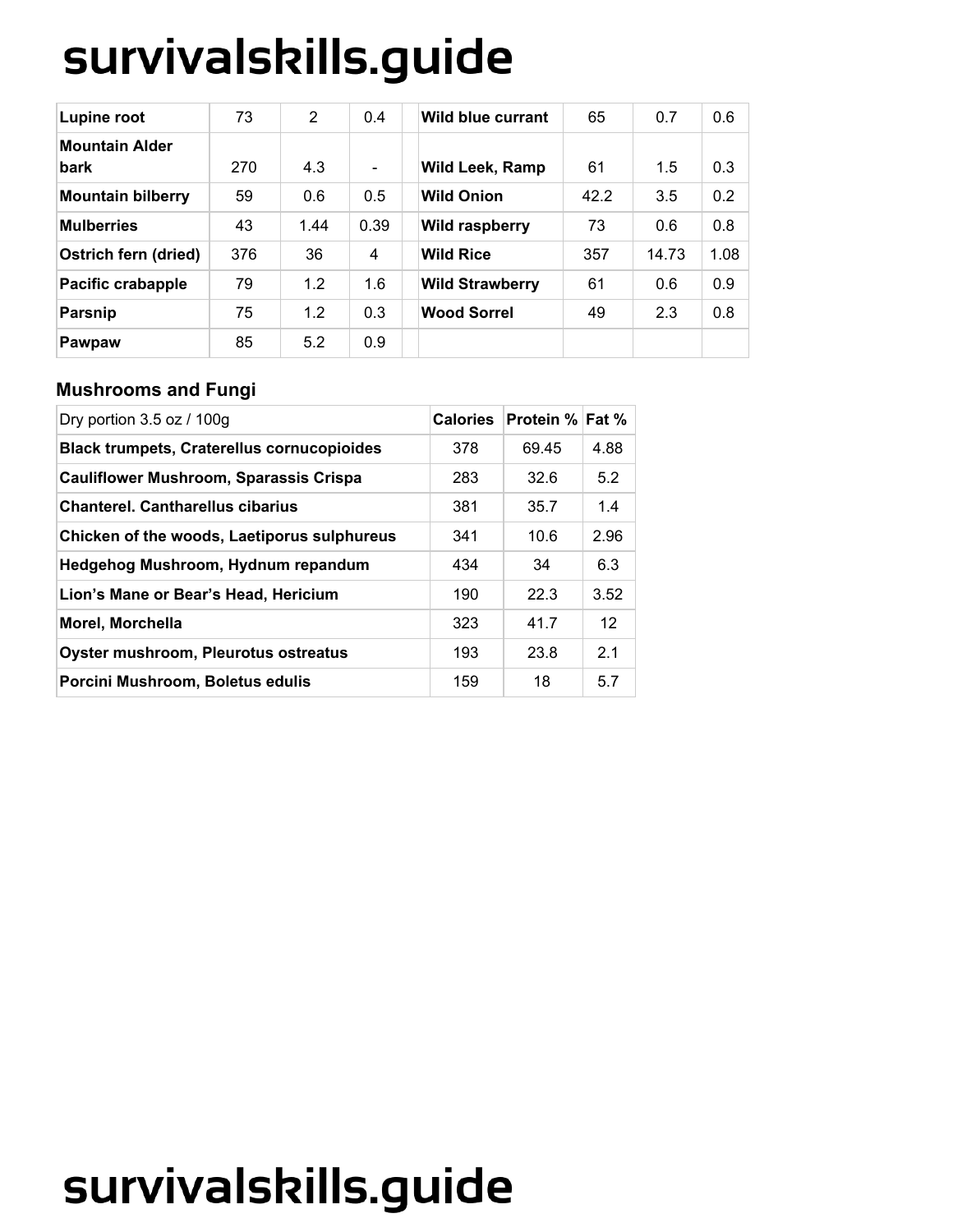### **Sources**

● USDA Food Composition Databases: <https://ndb.nal.usda.gov/ndb/search/list>

### **Fish and Seafood**

- Fish, Low in Calories High in Nutrition: <https://aqua.wisc.edu/publications/PDFs/LowCaloriesHighNutrition.pdf>
- Nutritional Study of Seven Molluscan Species: <http://www.pcas.org/documents/BoxtandMillerweb.pdf>
- Seafood Handbook: <https://www.seafoodsource.com/seafood-handbook/>
- Sea Urchin Nutritional Information: <http://www.puha.org/assets/sea-urchin-nutritional-information.asp>
- What I ate for 57 days on Vancouver Island on the TV show Alone: <https://www.nicoleapelian.com/blog/ate-57-days-vancouver-island-tv-show-alone/>

### **Plants**

- Nutrient Values of Traditional Plant Foods: <http://www.fao.org/wairdocs/other/ai215e/AI215E08.htm>
- First Nations Traditional Foods Factsheets: [http://www.fnha.ca/wellnessContent/Wellness/Traditional\\_Food\\_Facts\\_Sheets.pdf](http://www.fnha.ca/wellnessContent/Wellness/Traditional_Food_Facts_Sheets.pdf)
- Nutritional Composititon of Wild Food Plants: [http://www.motherearthnews.com/-/media/Images/MEN/Editorial/Articles/Magazine-Articles/1986/07-01/](http://www.motherearthnews.com/-/media/Images/MEN/Editorial/Articles/Magazine-Articles/1986/07-01/Discover-the-Nutritional-Value-of-Wild-Foods/100-082-01tab.jpg) [Discover-the-Nutritional-Value-of-Wild-Foods/100-082-01tab.jpg](http://www.motherearthnews.com/-/media/Images/MEN/Editorial/Articles/Magazine-Articles/1986/07-01/Discover-the-Nutritional-Value-of-Wild-Foods/100-082-01tab.jpg)

### **Insects**

- Edible insects Future prospects for food and feed security: <http://www.fao.org/docrep/018/i3253e/i3253e.pdf>
- Entomophagy, the consumption of insects as food: <http://www.scmp.com/infographics/article/1238110/entomophagy-consumption-insects-food>
- Nutrition of the Tamandua: [https://www.researchgate.net/profile/Eduardo\\_Valdes2/publication/238691775\\_Nutrition\\_of\\_the\\_Taman](https://www.researchgate.net/profile/Eduardo_Valdes2/publication/238691775_Nutrition_of_the_Tamandua_I_Nutrient_composition_of_termites_Nasutitermes_spp_and_stomach_contents_from_wild_tamanduas_Tamandua_tetradactyla/links/542c02a60cf29bbc126af323.pdf) [dua\\_I\\_Nutrient\\_composition\\_of\\_termites\\_Nasutitermes\\_spp\\_and\\_stomach\\_contents\\_from\\_wild\\_taman](https://www.researchgate.net/profile/Eduardo_Valdes2/publication/238691775_Nutrition_of_the_Tamandua_I_Nutrient_composition_of_termites_Nasutitermes_spp_and_stomach_contents_from_wild_tamanduas_Tamandua_tetradactyla/links/542c02a60cf29bbc126af323.pdf) [duas\\_Tamandua\\_tetradactyla/links/542c02a60cf29bbc126af323.pdf](https://www.researchgate.net/profile/Eduardo_Valdes2/publication/238691775_Nutrition_of_the_Tamandua_I_Nutrient_composition_of_termites_Nasutitermes_spp_and_stomach_contents_from_wild_tamanduas_Tamandua_tetradactyla/links/542c02a60cf29bbc126af323.pdf)
- Development of regional standard for Edible Crickets and their products: [ftp://ftp.fao.org/codex/Meetings/CCASIA/ccasia17/CRDS/AS17\\_CRD08x.pdf](ftp://ftp.fao.org/codex/Meetings/CCASIA/ccasia17/CRDS/AS17_CRD08x.pdf)

### **Mushrooms**

- Nutritional values and antioxidant potential of some edible mushrooms of Kashmir valley: <https://pdfs.semanticscholar.org/a4cb/b643c022dfe3db103d4c66363ed35a77adcf.pdf>
- Wild and commercial mushrooms as source of nutrients and nutraceuticals: [https://bibliotecadigital.ipb.pt/bitstream/10198/743/1/Wild%20and%20commercial%20mushrooms%20a](https://bibliotecadigital.ipb.pt/bitstream/10198/743/1/Wild%20and%20commercial%20mushrooms%20as%20source%20of%20nutrients%20and%20nutraceuticals.pdf) [s%20source%20of%20nutrients%20and%20nutraceuticals.pdf](https://bibliotecadigital.ipb.pt/bitstream/10198/743/1/Wild%20and%20commercial%20mushrooms%20as%20source%20of%20nutrients%20and%20nutraceuticals.pdf)
- Chemical composition of the mushroom Laetiporus sulphureus: [https://www.researchgate.net/publication/273483883\\_Chemical\\_composition\\_of\\_the\\_mushroom\\_Laetip](https://www.researchgate.net/publication/273483883_Chemical_composition_of_the_mushroom_Laetiporus_sulphureus_Bull_Murill) [orus\\_sulphureus\\_Bull\\_Murill](https://www.researchgate.net/publication/273483883_Chemical_composition_of_the_mushroom_Laetiporus_sulphureus_Bull_Murill)
- Nutritional Composition of Some Wild Edible Mushrooms: <http://www.turkjbiochem.com/2009/025-031.pdf>
- Nutrient Compositions of Culinary-Medicinal Mushroom Fruiting Bodies and Mycelia: [https://www.researchgate.net/profile/Jeng-Leun\\_Mau/publication/51874169\\_Nutrient\\_Compositions\\_of](https://www.researchgate.net/profile/Jeng-Leun_Mau/publication/51874169_Nutrient_Compositions_of_Culinary-Medicinal_Mushroom_Fruiting_Bodies_and_Mycelia/links/00b495300b83560eb9000000.pdf) [\\_Culinary-Medicinal\\_Mushroom\\_Fruiting\\_Bodies\\_and\\_Mycelia/links/00b495300b83560eb9000000.pdf](https://www.researchgate.net/profile/Jeng-Leun_Mau/publication/51874169_Nutrient_Compositions_of_Culinary-Medicinal_Mushroom_Fruiting_Bodies_and_Mycelia/links/00b495300b83560eb9000000.pdf)